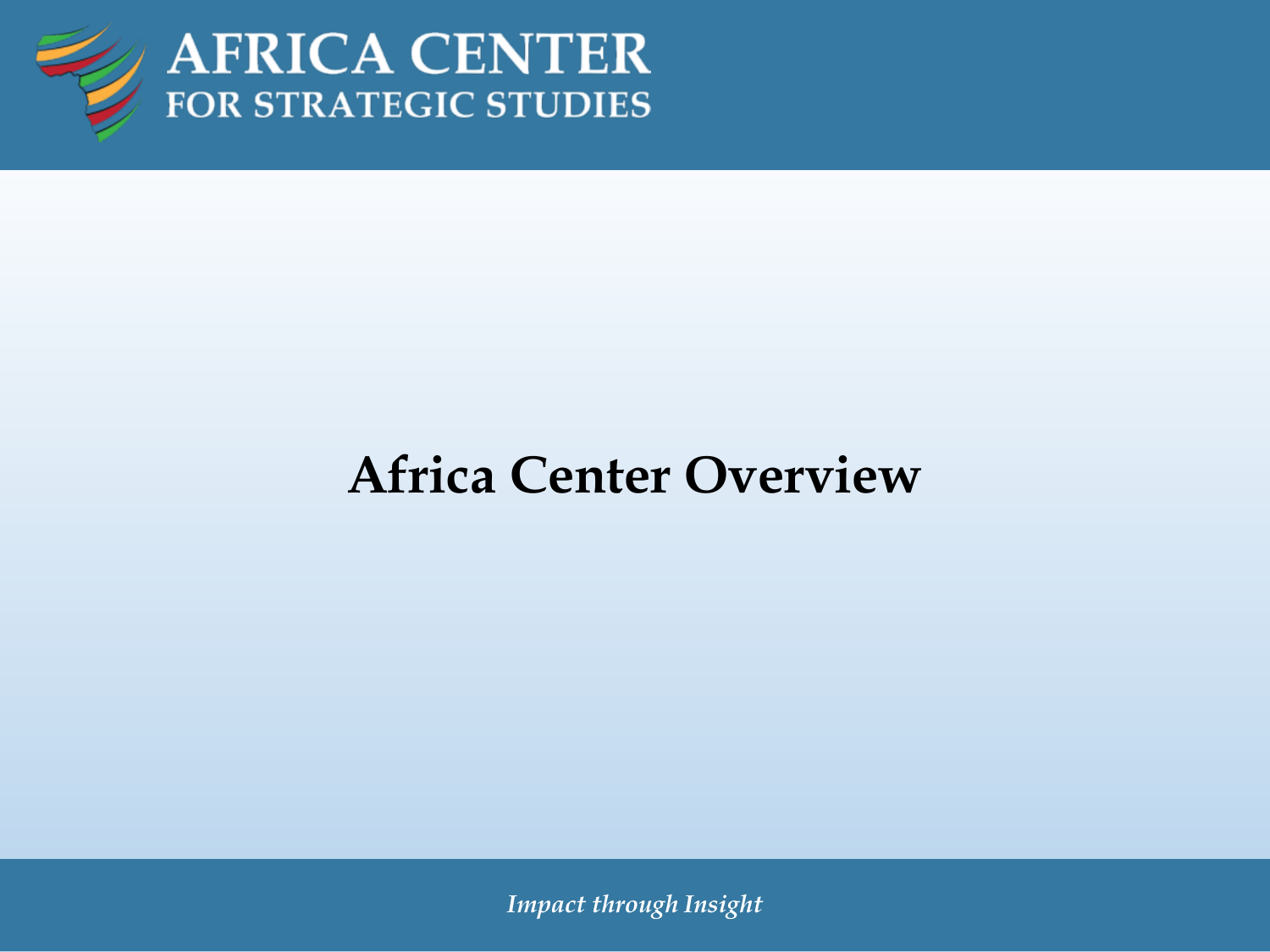### **Mandate**

### **Regional Center Enterprise**



**The Africa Center is a U.S. Department of Defense institution established and funded by Congress for the study of security issues relating to Africa and serving as a forum for bilateral and multilateral research, communication, and exchange of ideas and training involving military and civilian participants. (10 USC 184)**

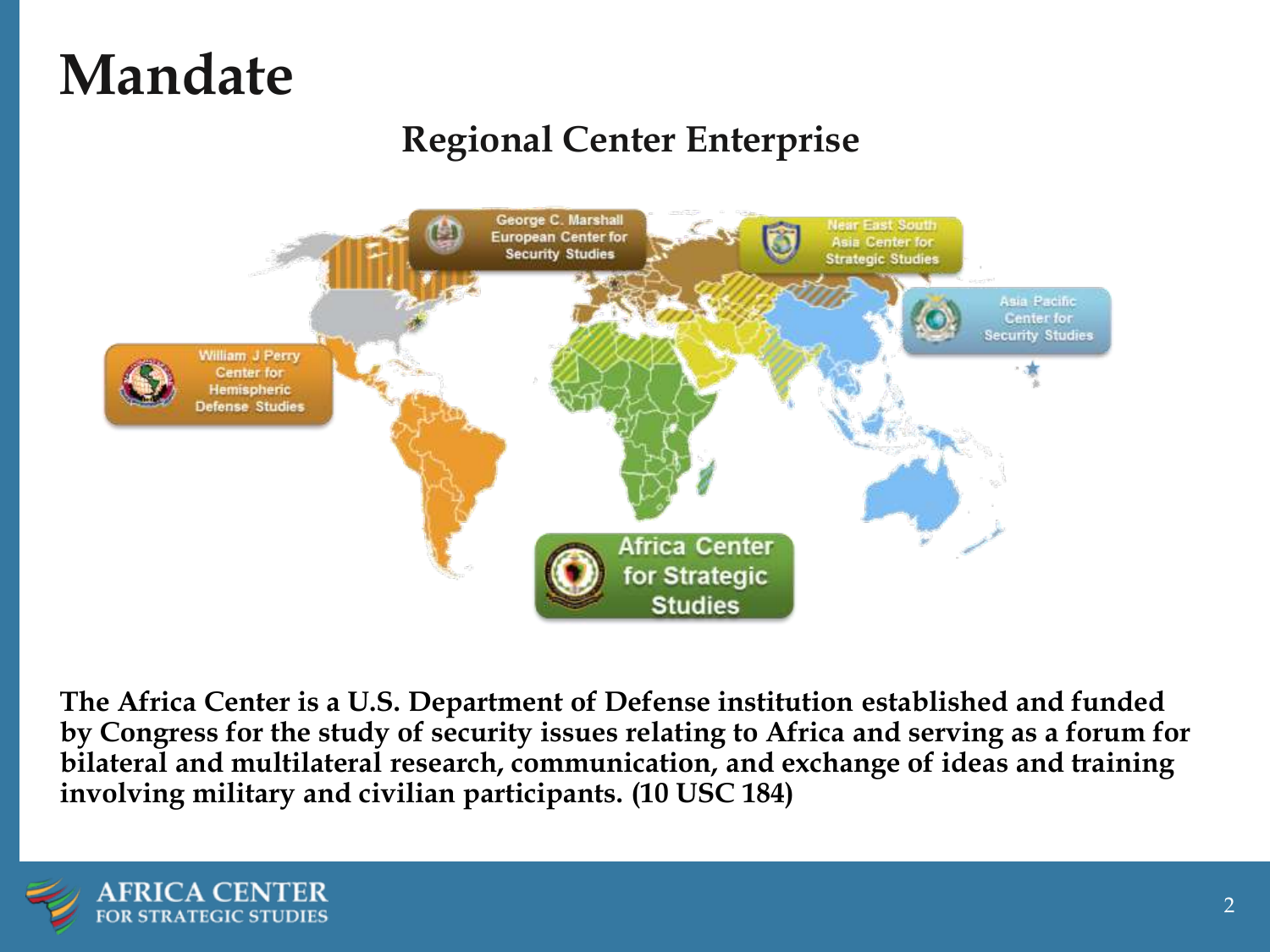## **Mission**

**To advance African security by expanding understanding, providing a trusted platform for dialogue, building enduring partnerships, and catalyzing strategic solutions.**

**Academic Programs**



#### **Strategic Communications**

You Tube **Linked** in facebook. **Ewitter's** flickr



**Outreach**



#### **Research**

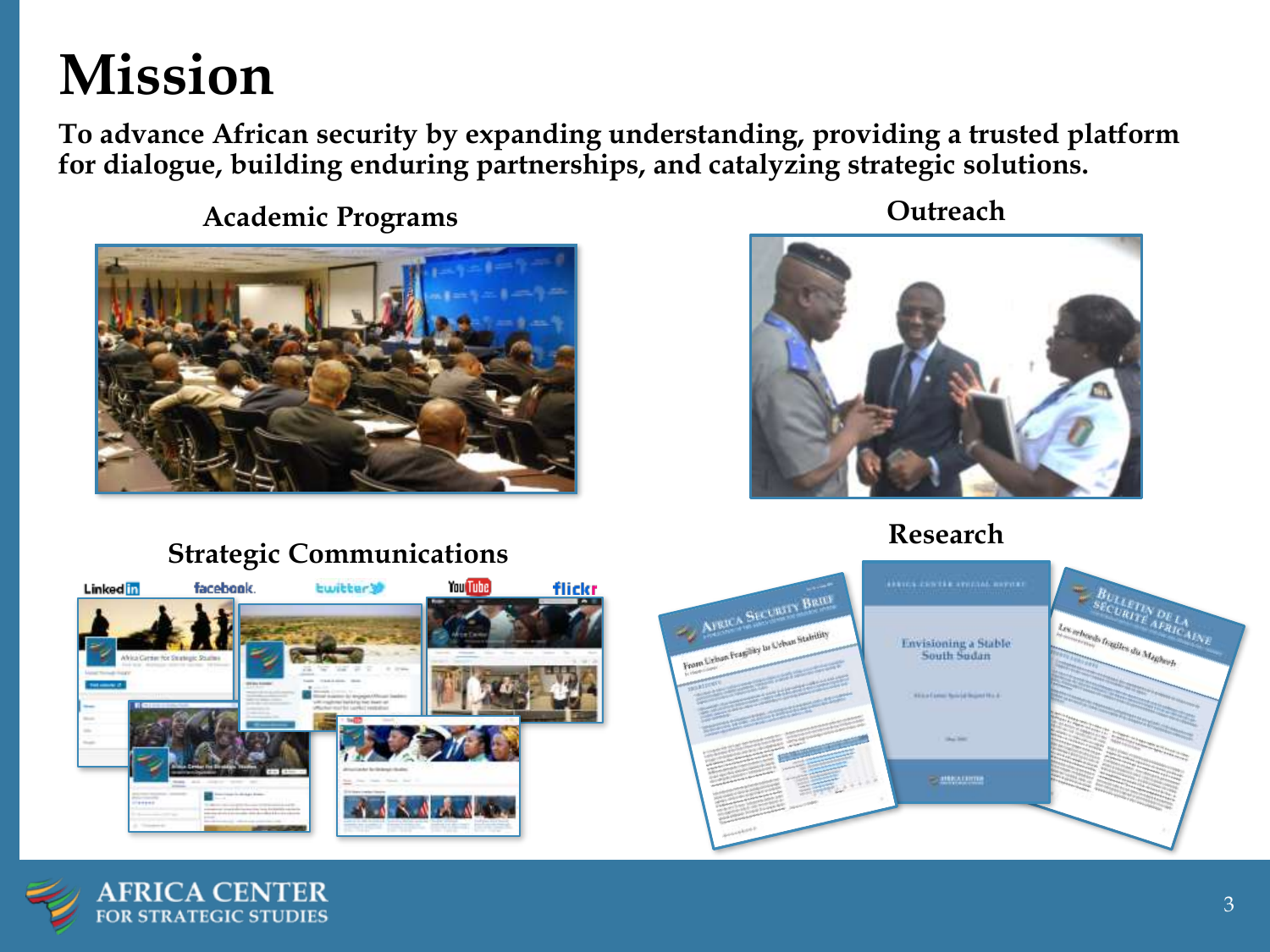## **Vision**

**Security for all Africans championed by effective institutions accountable to their citizens**

- ❖ **Security Sector Governance -- Leadership, Strategy and Institutions**
- ❖ **Strategic Responses to Insecurity and Transnational Security Challenges**
- ❖ **Collective Security and Regional Responses**
- ❖ **Cross-cutting Themes**
	- ❖ External Actor Influence in Africa
	- ❖ Legitimacy, Accountability, and Transparency
	- ❖ Africa's Security-Development-Governance Nexus
	- ❖ Women, Peace, and Security



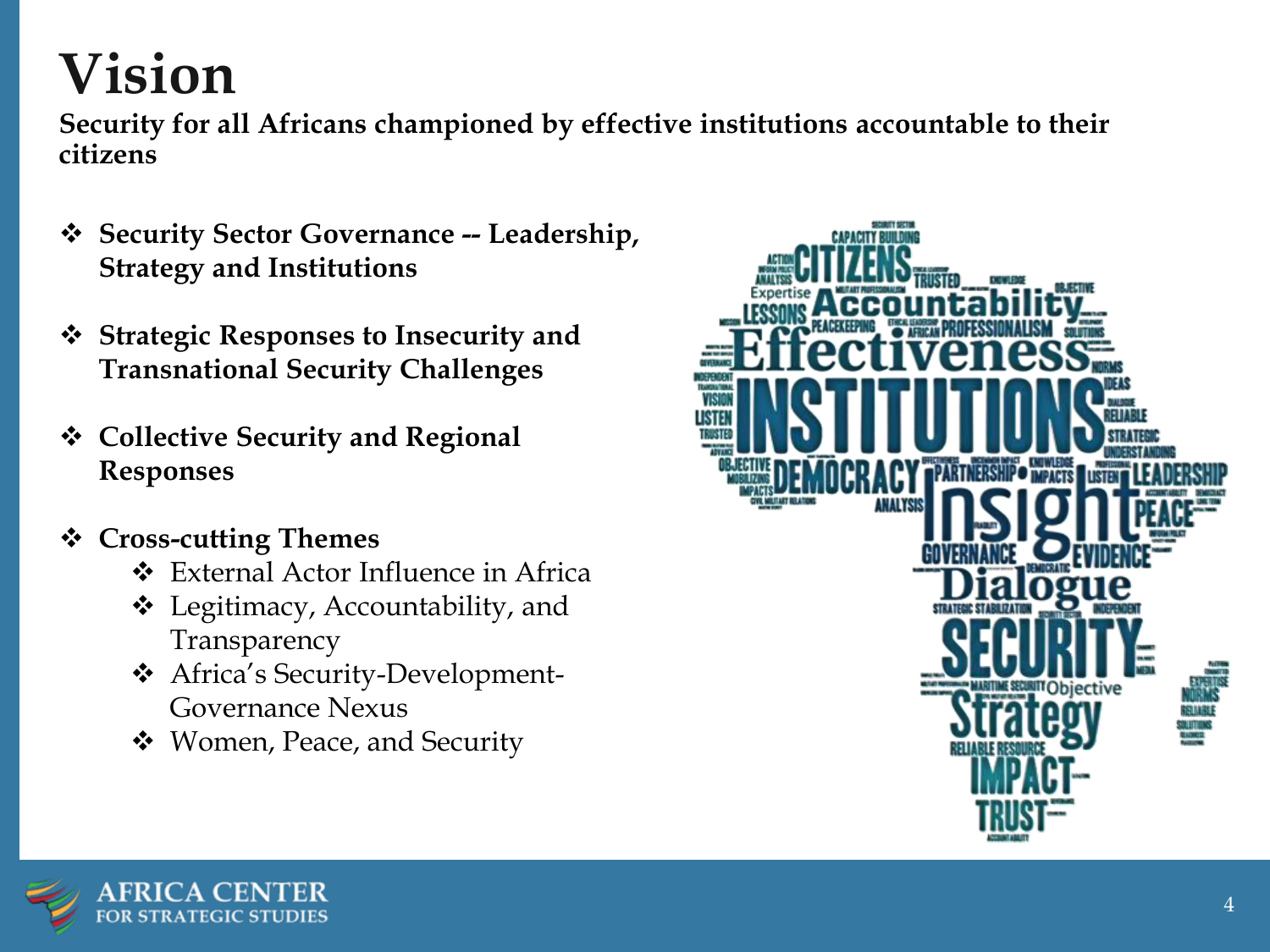# **FY 21 Program Plan**

#### Security Sector Governance -- Leadership, Strategy and Institutions

- ❖ Emerging African Security Sector Leaders Seminar
- ❖ African Parliamentarians' Forum
- ❖ National Security Strategy Development (NSSD) and Implementation
- ❖ ACSS Community Chapter Bilateral and Sub-regional Alumni Events: Managing Security Resources in Africa
- ❖ Washington Seminar on U.S.-Africa Security Engagement
- ❖ African Military Education Program (AMEP)

#### Strategic Responses to Insecurity and Transnational Security **Challenges**

- ❖ Community Policing approaches to Countering Violent Extremism
- ❖ National Countering Terrorism (CT) Strategies in Africa
- ❖ Countering Transnational Organized Crime (TNOC) in Africa
- ❖ Cybersecurity Challenges and Opportunities

#### Advancing Collective Security and Regional Response

- ❖ Maritime Safety and Security Dialogues
- ❖ Red Sea Arena Security Dialogues
- ❖ Africa's Security Landscape 2030
- ❖ Lessons from Regionally-led Peace Support Operations

#### Cross-cutting Goals

- ❖ External Actor Influence in Africa
- ❖ Legitimacy, Accountability and Transparency
- ❖ Women, Peace, and Security
- ❖ Africa's Security, Development and Governance Nexus

#### AFRICOM and Interagency Support

- ❖ Africa's External Actors Roundtables
- ❖ Africa's Contemporary Security Challenges Seminar
- ❖ USAFRICOM CHOD, CSEL Conferences
- ❖ Advanced Area Studies Workshops
- ❖ AFRICOM Component Exercises SLS
- ❖ Europe-Africa Transregional Security Issues

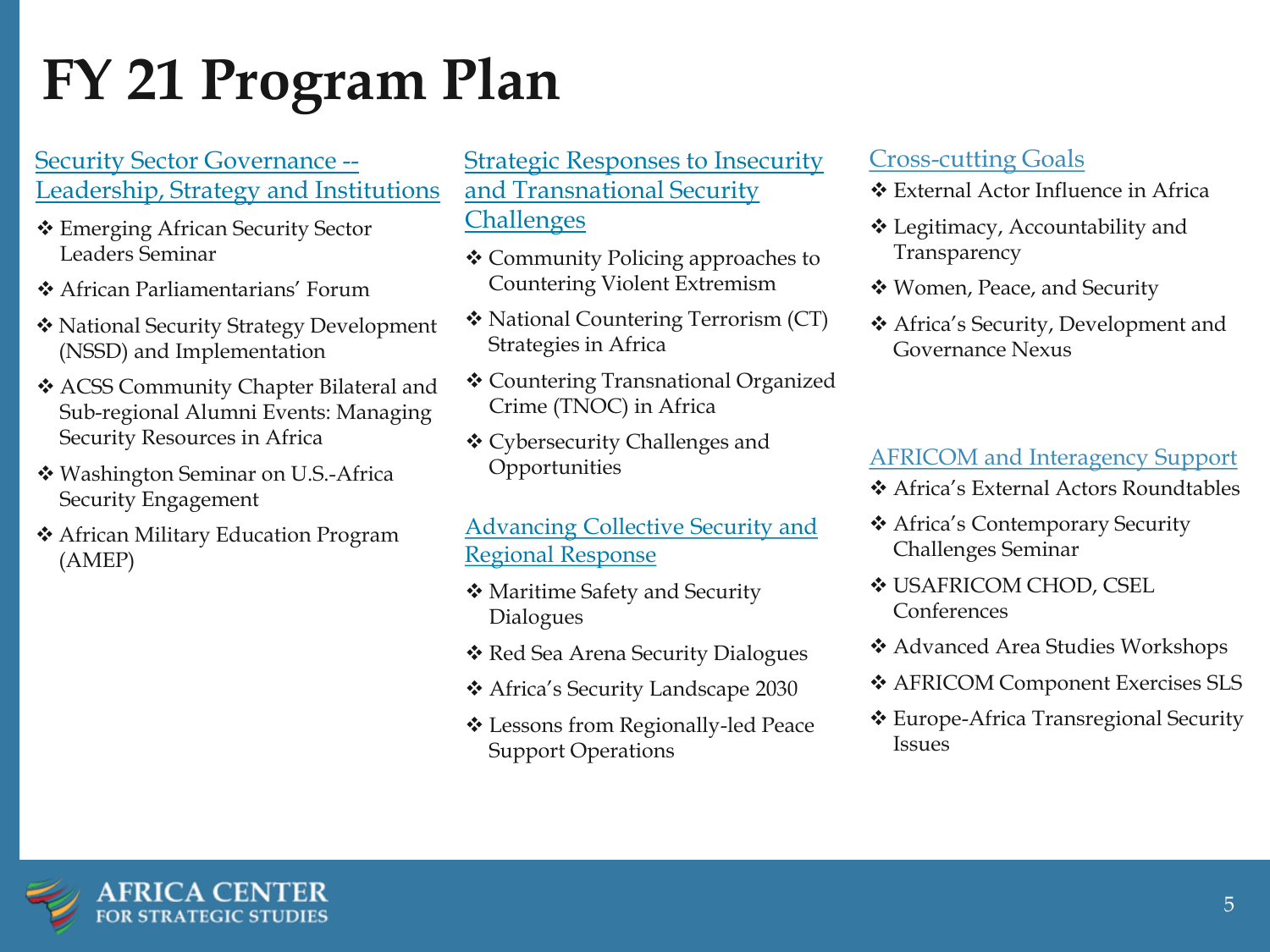## **Alumni Network**

❖ **ACSS has alumni from all 54 African nations, 34 Alumni Chapters in 33 countries**



### **Alumni Chapters | Alumni**



**2003** Mali and Senegal **2004** Mozambique, Cameroon, Kenya, Uganda, and Burkina Faso **2005** Nigeria, Ethiopia, Botswana, Chad, and Ghana **2006** Madagascar, Rep. of Congo, Rwanda, and Benin **2007** Djibouti, Guinea, and Burundi **2008** Mauritius and the Dem. Rep. of the Congo **2009** Lesotho **2010** Comoros, Ethiopia (International Chapter), and Tanzania **2011** Gabon, Cape Verde, Swaziland, Sierra Leone **2012** San Tome & Principe, and Malawi **2013** Niger **2014**

Zambia

**2017**

Côte d'Ivoire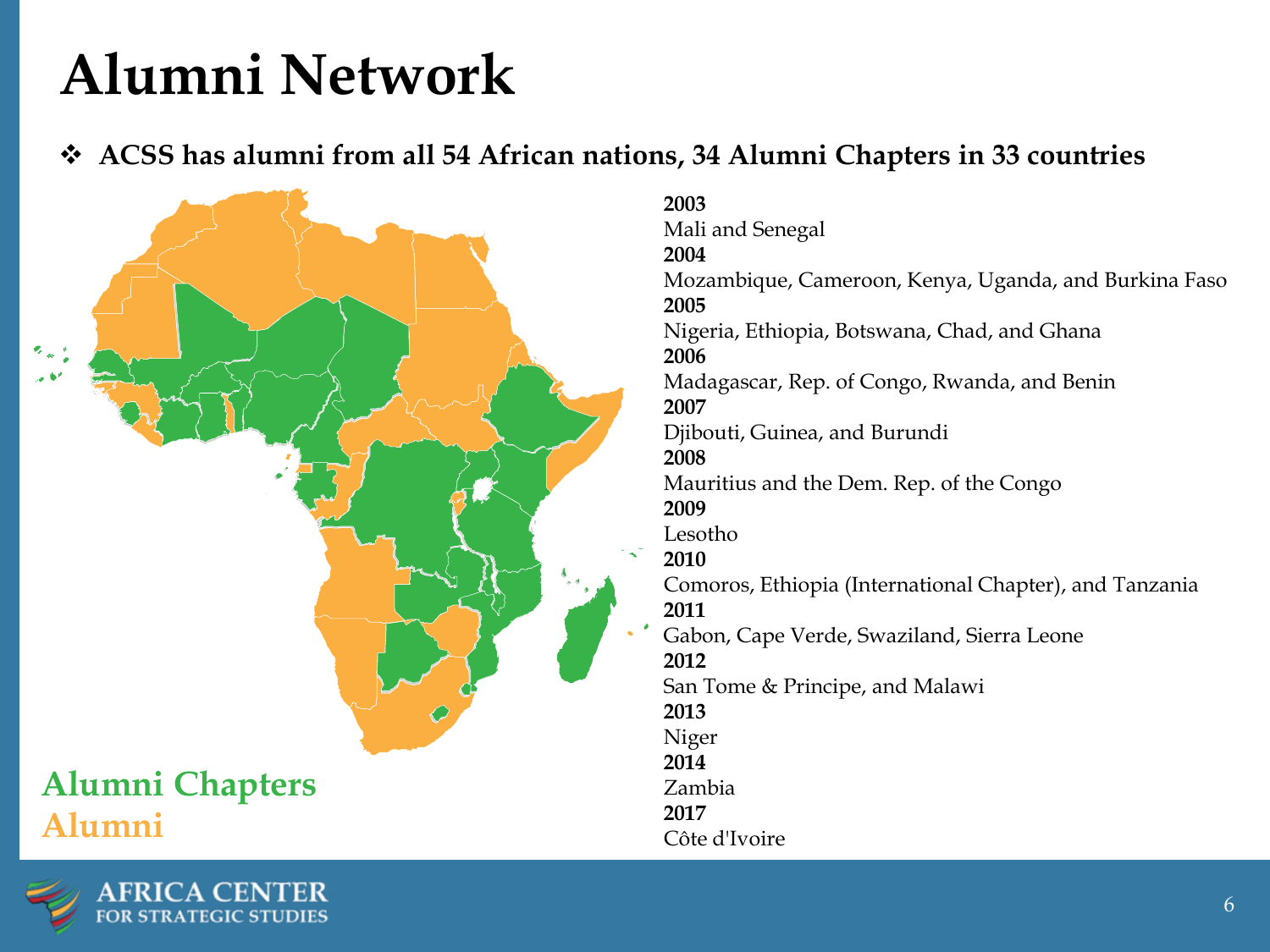### **Virtual Engagement and Dialogue**